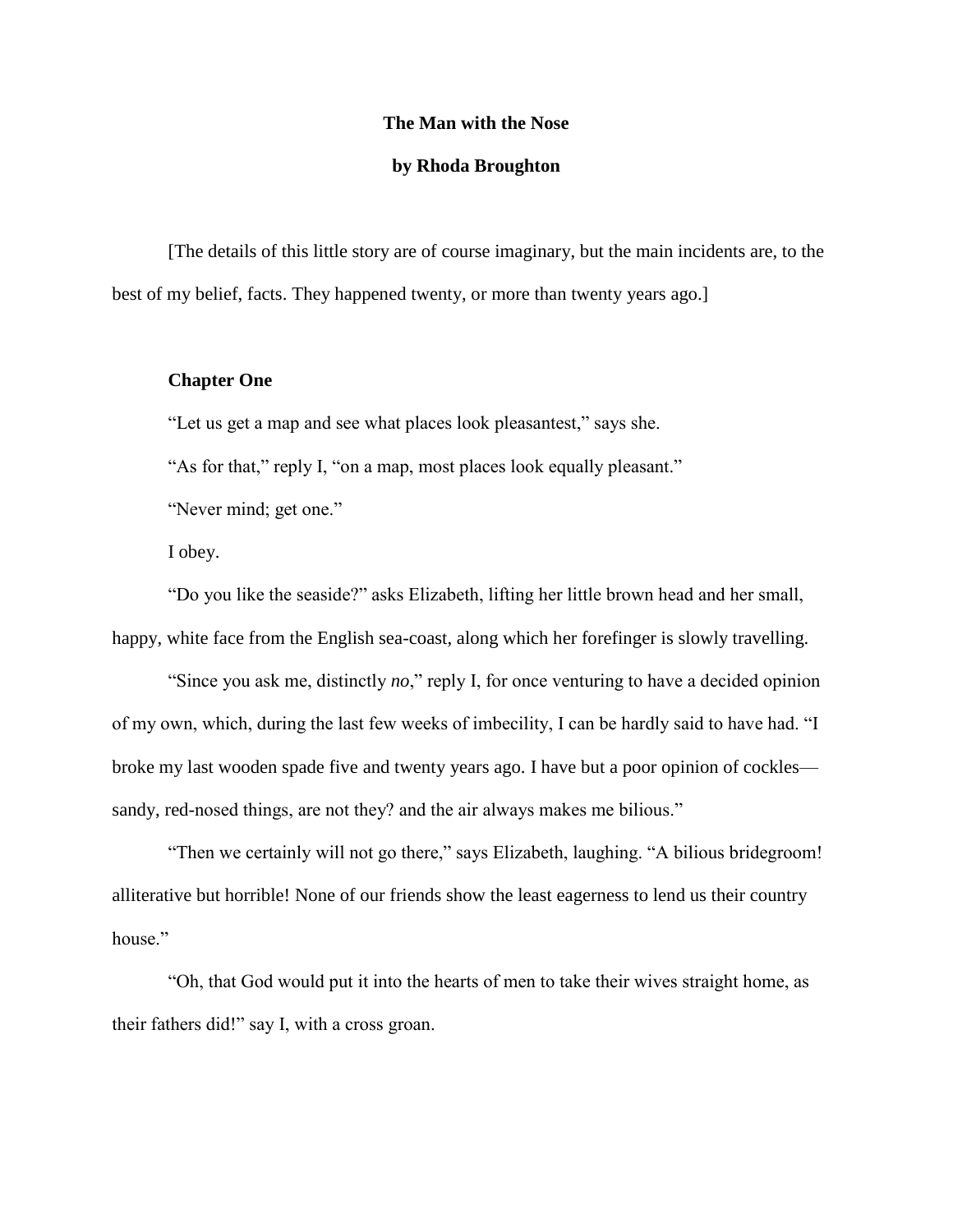"It is evident, therefore, that we must go somewhere," returns she, not heeding the aspiration contained in my last speech, making her forefinger resume its employment, and reaching Tor-quay.

"I suppose so," say I, with a sort of sigh; "for once in our lives we must resign ourselves to having the finger of derision pointed at us by waiters and landlords."

"You shall leave your new portmanteau at home, and I will leave all my best clothes, and nobody will guess that we are bride and bridegroom; they will think that we have been married oh, ever since the world began" (opening her eyes very wide).

I shake my head. "With an old portmanteau and in rags, we shall still have the mark of the beast upon us."

"Do you mind much? do you hate being ridiculous?" asks Elizabeth, meekly, rather depressed by my view of the case; "because, if so, let us go somewhere out of the way, where there will be very few people to laugh at us."

"On the contrary," return I, stoutly, "we will betake ourselves to some spot where such as we do chiefly congregate—where we shall be swallowed up and lost in the multitude of our fellow-sinners." A pause devoted to reflection. "What do you say to Killarney?" say I, cheerfully.

"There are a great many fleas there, I believe," replies Elizabeth, slowly; "flea-bites make large lumps on me; you would not like me if I were covered with large lumps."

At the hideous ideal picture thus presented to me by my little beloved I relapse into inarticulate idiocy; emerging from which by-and-by, I suggest "The Lakes." My arm is round her, and I feel her supple body shiver, though it is mid July, and the bees are boom-ing about in the still and sleepy noon-garden outside.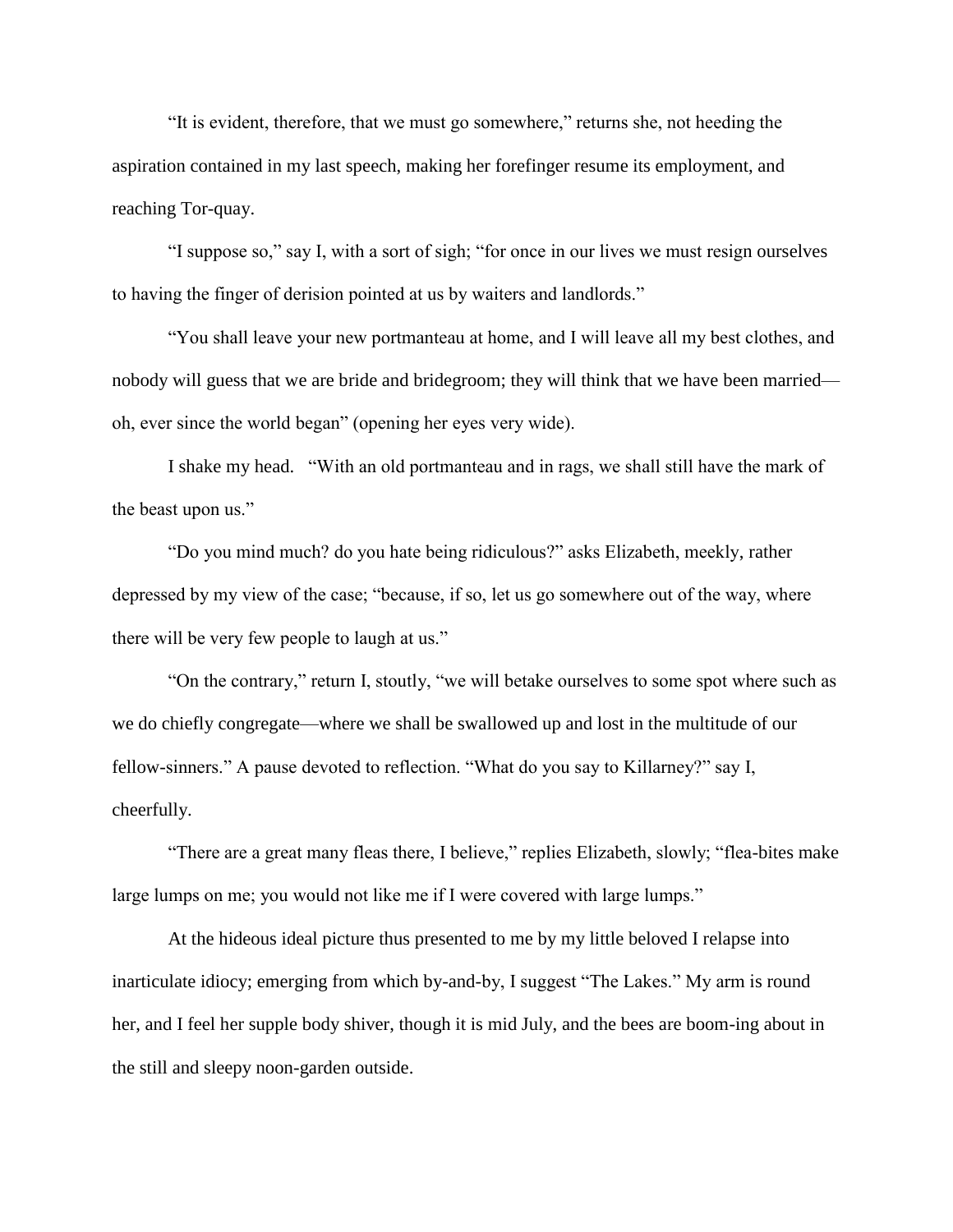"Oh, no—no—not *there!*"

"Why such emphasis?" I ask, gayly; "more fleas? At this rate, and with this *sine qua non*, our choice will grow limited."

"Something dreadful happened to me there," she says, with another shudder. "But, indeed, I did not think there was any harm in it—I never thought any thing would come of it."

"What the devil was it?" cry I, in a jealous heat and hurry; "what the mischief *did* you do, and why have not you told me about it before?"

"I did not *do* much," she answers, meekly, seeking for my hand, and, when found, kissing it in timid deprecation of my wrath; "but I was ill—very ill—there; I had a nervous fever. I was in a bed hung with a chintz, with a red and green fern-leaf pattern on it. I have always hated red and green fern-leaf chintzes ever since."

"It would be possible to avoid the obnoxious bed, would not it?" say I, laughing a little. "Where does it lie? Windermere? Ullswater? Wastwater? Where?"

"We were at Ullswater," she says, speaking rapidly, while a hot colour grows on her small white cheeks—"Papa, mamma, and I; and there came a mesmeriser to Penrith, and we went to see him—everybody did—and he asked leave to mesmerise me—he said I should be such a good medium, and—and—I did not know what it was like. I thought it would be quite good fun, and—and—I let him."

She is trembling exceedingly; even the loving pressure of my arms cannot abate her shivering.

"Well?"

"And after that I do not remember anything; I believe I did all sorts of extraordinary things that he told me—sang and danced, and made a fool of myself—but when I came home I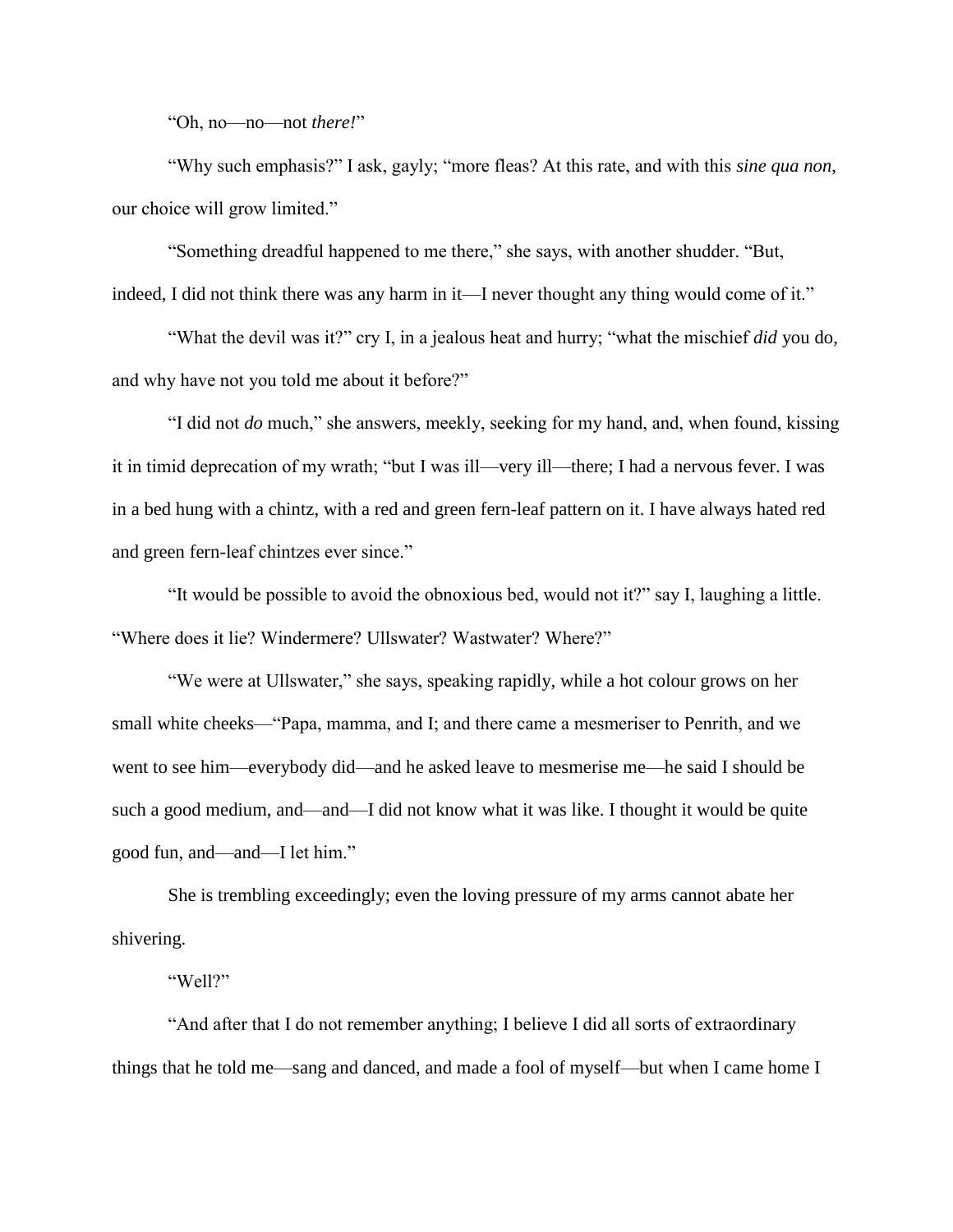was very ill, very—I lay in bed for five whole weeks, and—and was off my head, and said odd and wicked things that you would not have expected me to say—that dreadful bed! shall I ever forget it?"

"We will *not* go to the Lakes," I say, decisively, "and we will not talk any more about mesmerism."

"That is right," she says, with a sigh of relief; "I try to think about it as little as possible; but sometimes, in the dead black of the night, when God seems a long way off, and the devil near, it comes back to me so strongly—I feel, do not you know, as if he were *there*—somewhere in the room, and I *must* get up and follow him."

"Why should not we go abroad?" suggest I, abruptly turning the conversation.

"Why, indeed?" cries Elizabeth, recovering her gayety, while her pretty blue eyes begin to dance. "How stupid of us not to have thought of it before!—only *abroad* is a big word. *What* abroad?"

"We must be content with something short of Central Africa," I say, gravely, "as I think our one hundred and fifty pounds would hardly take us that far."

"Wherever we go, we must buy a dialogue-book," suggests my little bride elect, "and I will learn some phrases before we start."

"As for that, the Anglo-Saxon tongue takes one pretty well round the world," reply I, with a feeling of complacent British swagger, putting my hands in my breeches pockets.

"Do you fancy the Rhine?" says Elizabeth, with a rather timid suggestion; "I know it is the fashion to run it down nowadays, and call it a cocktail river; but—but after all it cannot be so *very* contemptible, or Byron could not have said such noble things about it."

"The castled crag of Drachenfals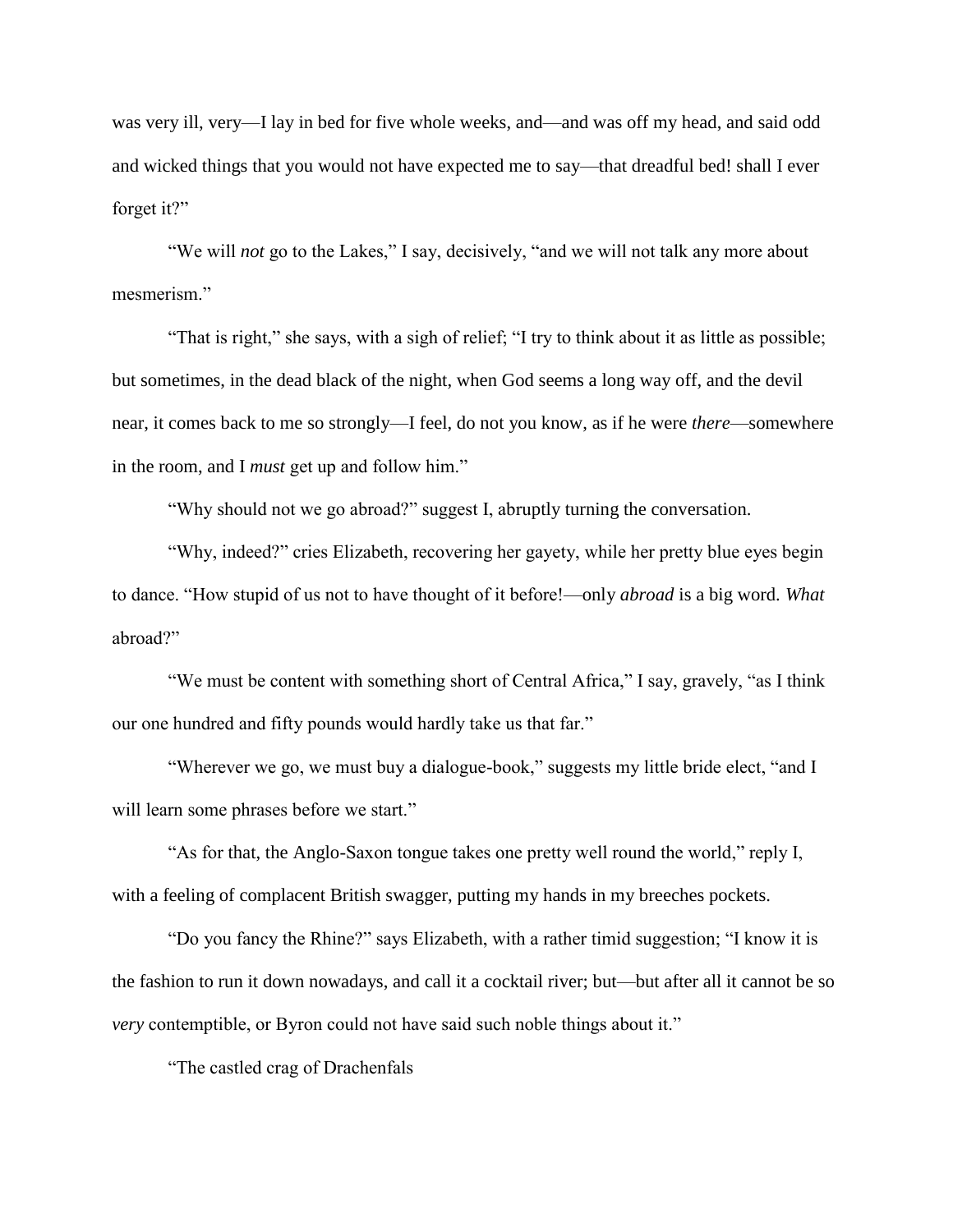Frowns o'er the wide and winding Rhine,

Whose breast of waters broadly swells

Between the banks which bear the vine,"

say I, spouting. "After all, that proves nothing, for Byron could have made a silk purse out of a sow's-ear."

"The Rhine will not do, then?" says she, resignedly, suppressing a sigh.

"On the contrary, it will do admirably; it *is* a cocktail river, and I do not care who says it is not," reply I, with illiberal positiveness; "but everybody should be able to say so from his own experience, and not from hearsay; the Rhine let it be, by all means."

So the Rhine it is.

### **Chapter Two**

I have got over it; we have both got over it tolerably, creditably; but, after all, it is a much severer ordeal for a man than a woman, who, with a bouquet to occupy her hands, and a veil to gently shroud her features, need merely be prettily passive. I am alluding, I need hardly say, to the religious ceremony of marriage, which I flatter myself I have gone through with a stiff sheepishness not unworthy of my country. It is a three-days-old event now, and we are getting used to belonging to one another, though Elizabeth still takes off her ring twenty times a day to admire its bright thickness; still laughs when she hears herself called "Madame." Three days ago we kissed all our friends, and left them to make themselves ill on our cake, and criticise our bridal behaviour, and now we are at Brussels, she and I, feeling oddly, joyfully free from any chaperone. We have been mildly sight-seeing—very mildly, most people would say, but we have resolved not to take our pleasure with the railway speed of Americans, or the hasty sadness of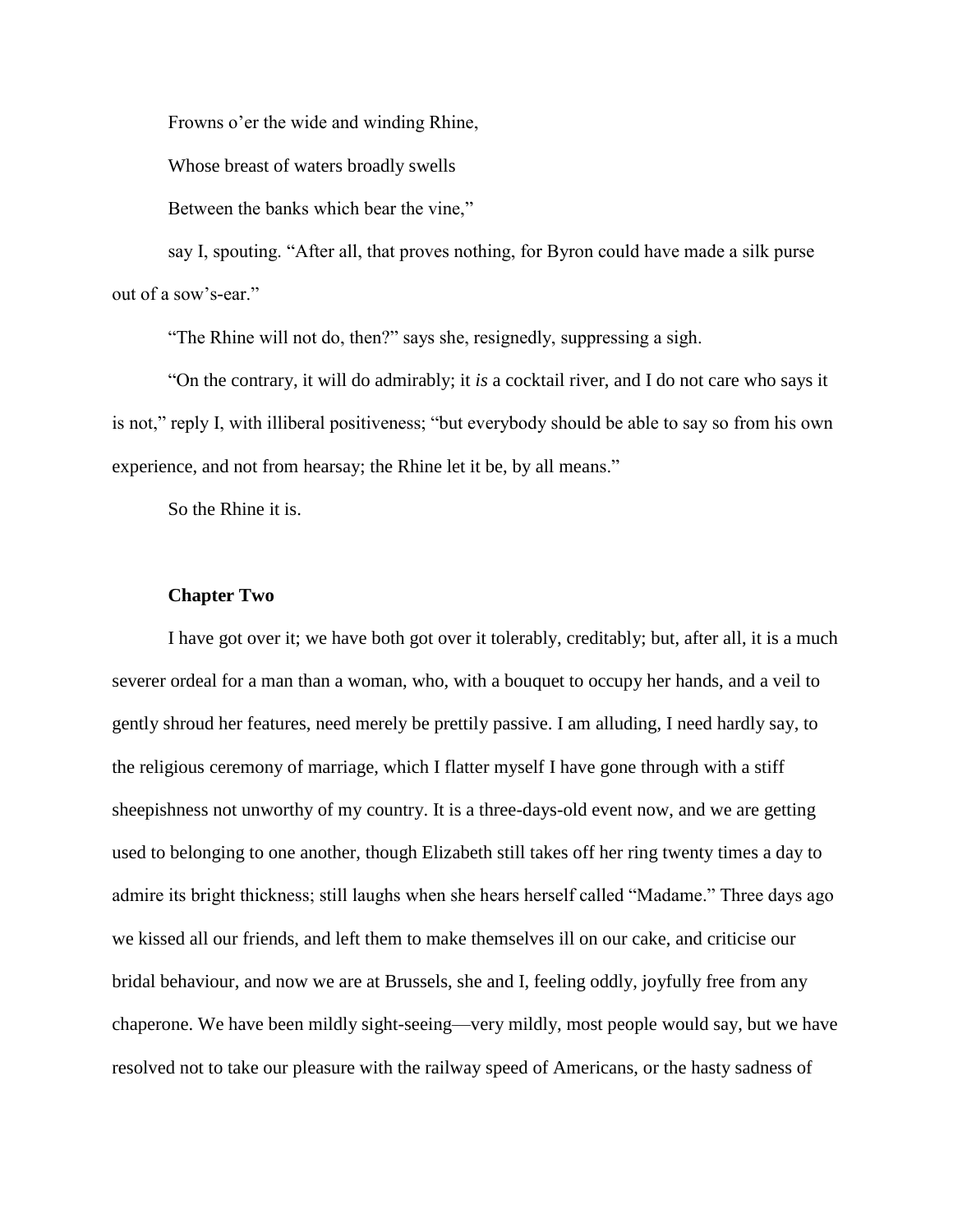our fellow Britons. Slowly and gayly we have been taking ours. To-day we have been to visit Wiertz's pictures. Have you ever seen them, oh reader? They are known to comparatively few people, but, if you have a taste for the unearthly terrible—if you wish to sup full of horrors, hasten thither. We have been peering through the appointed peep-hole at the horrible cholerapicture—the man buried alive by mistake, pushing up the lid of his coffin, and stretching a ghastly face and livid hands out of his winding-sheet toward you, while awful grey-blue coffins are piled around, and noisome toads and giant spiders crawl damply about. On first seeing it, I have reproached myself for bringing one of so nervous a temperament as Elizabeth to see so haunting and hideous a spectacle; but she is less impressed than I expected—less impressed than I myself am.

"He is very lucky to be able to get his lid up," she says, with a half-laugh; "we should find it hard work to burst our brass nails, should not we? When you bury me, dear, fasten me down very slightly, in case there may be some mistake."

And now all the long and quiet July evening we have been prowling together about the streets. Brussels is the town of towns for *flâner*-ing—have been flattening our noses against the shop-windows, and making each other imaginary presents. Elizabeth has not confined herself to imagination, however; she has made me buy her a little bonnet with feathers—"in order to look married," as she says, and the result is such a delicious picture of a child playing at being grown up, having practised a theft on its mother's wardrobe, that for the last two hours I have been in a foolish ecstasy of love and laughter over her and it. We are at the "Bellevue," and have a fine suite of rooms, *au premier*, evidently specially devoted to the English, to the gratification of whose well-known loyalty the Prince and Princess of Wales are simpering from the walls. Is there any one in the three kingdoms who knows his own face as well as he knows the faces of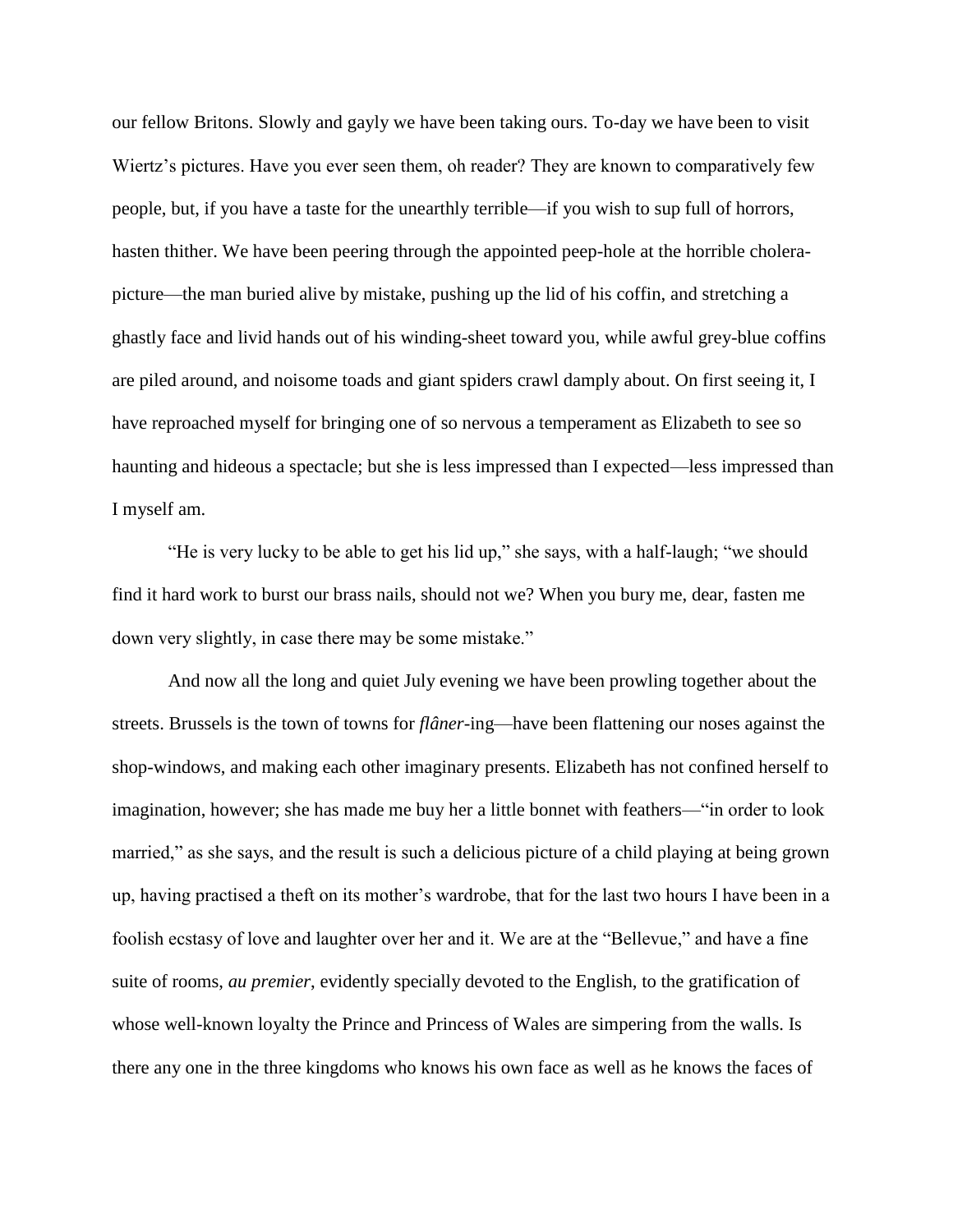Albert Victor and Alexandra? The long evening has at last slidden into night—night far advanced—night melting into earliest day. All Brussels is asleep. One moment ago I also was asleep, soundly as any log.

What is it that has made me take this sudden headlong plunge out of sleep into wakefulness? Who is it that is clutching at and calling upon me? What is it that is making me struggle mistily up into a sitting posture, and try to revive my sleep-numbed senses? A summer night is never wholly dark; by the half-light that steals through the closed *persiennes* and open windows I see my wife standing beside my bed; the extremity of terror on her face, and her fingers digging themselves, with painful tenacity into my arm.

"Tighter, tighter!" she is crying, wildly. "What are you thinking of? You are letting me go!"

"Good heavens!" say I, rubbing my eyes, while my muddy brain grows a trifle clearer. "What is it? What has happened? Have you had a nightmare?"

"You saw him," she says, with a sort of sobbing breathlessness; "you know you did! You saw him as well as I."

"I!" cry I, incredulously—"not I. Till this second I have been fast asleep. *I* saw nothing."

"You did!" she cries, passionately. "You know you did. Why do you deny it? You were as frightened as I?"

"As I live," I answer, solemnly, "I know no more than the dead what you are talking about; till you woke me by calling me and catching hold of me, I was as sound asleep as the seven sleepers."

"Is it possible that it can have been a *dream*?" she says, with a long sigh, for a moment loosing my arm, and covering her face with her hands. "But no—in a dream I should have been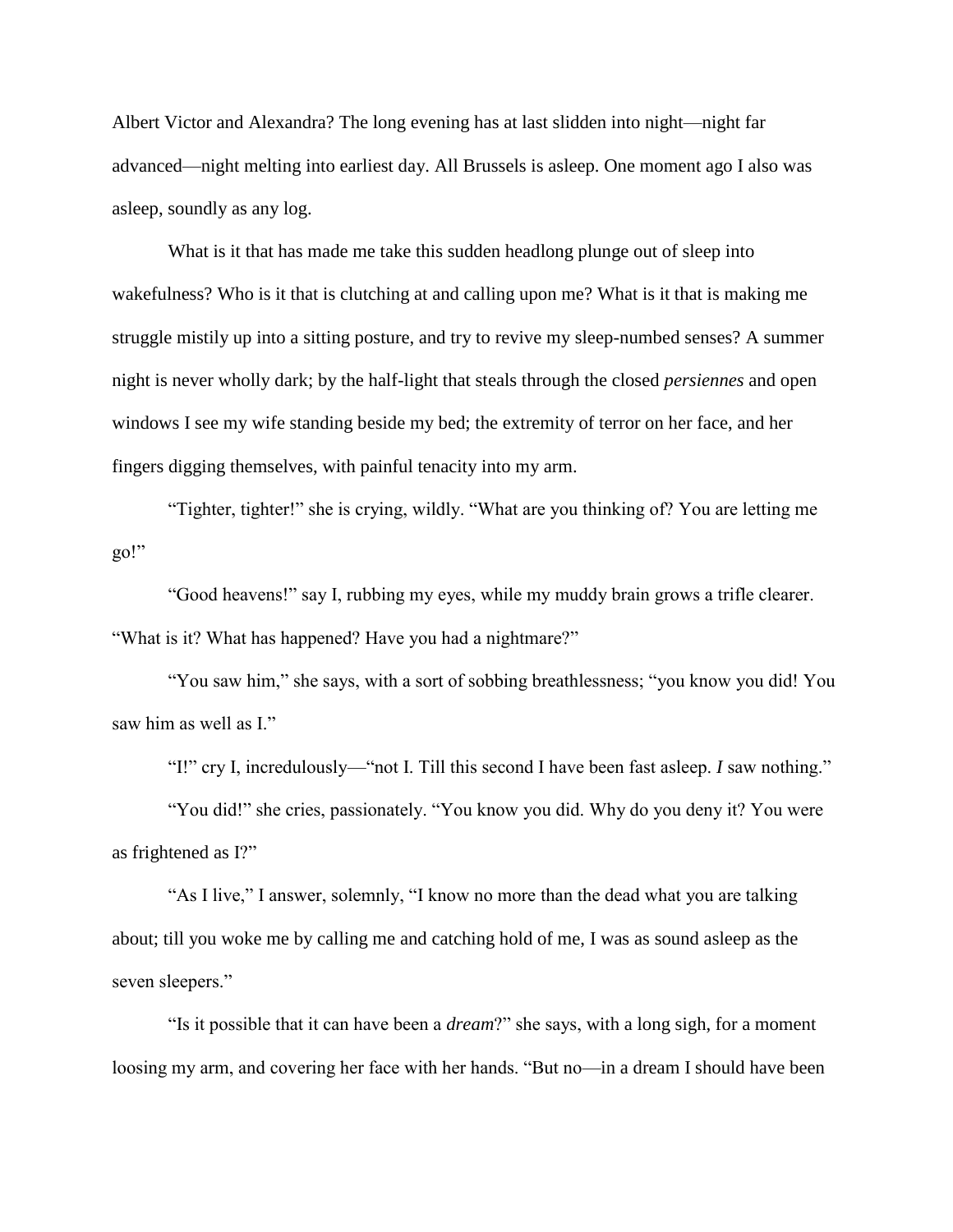somewhere else, but I was here—*here*—on that bed, and he stood there (pointing with her forefinger)—just *there*, between the foot of it and the window!"

She stops, panting.

"It is all that brute Wiertz," say I, in a fury. "I wish I had been buried alive myself, before I had been fool enough to take you to see his beastly daubs."

"Light a candle," she says, in the same breathless way, her teeth chattering with fright. "Let us make sure that he is not hidden somewhere in the room."

"How could he be?" say I, striking a match; "the door is locked."

"He might have got in by the balcony," she answers, still trembling violently.

"He would have had to have cut a very large hole in the *persiennes*," say I, halfmockingly. "See, they are intact and well fastened on the inside."

She sinks into an arm-chair, and pushes her loose, soft hair from her white face.

"It *was* a dream, then, I suppose?"

She is silent for a moment or two, while I bring her a glass of water, and throw a dressing-gown round her cold and shrinking form.

"Now tell me, my little one," say I, coaxingly, sitting down at her feet, "what it was what you thought you saw?"

"*Thought* I saw!" echoes she, with indignant emphasis, sitting upright, while her eyes sparkle feverishly. "I am as certain that I saw him standing there as I am that I see that candle burning—that I see this chair—that I see you."

"*Him!* but who is *him*?"

She falls forward on my neck, and buries her face in my shoulder.

"That—dreadful—man!" she says, while her whole body is one tremor.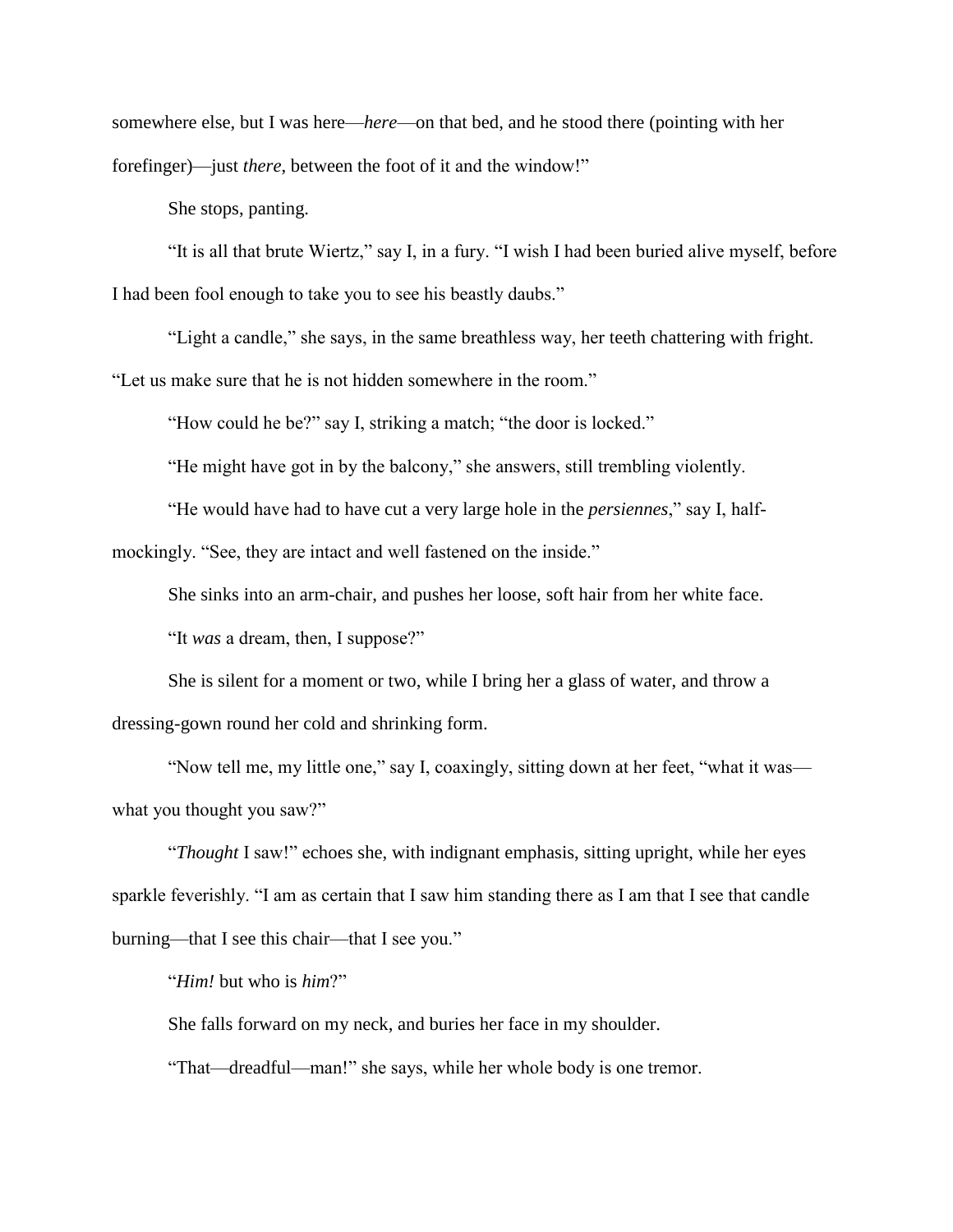"*What* dreadful man?" cry I, impatiently.

She is silent.

"Who was he?"

"I do not know."

"Did you ever see him before?"

"Oh, no—no, never! I hope to God I may never see him again!"

"What was he like?"

"Come closer to me," she says, laying hold of my hand with her small and chilly fingers; "stay *quite* near me, and I will tell you" (after a pause)—"he had a *nose*!"

"My dear soul," cry I, bursting out with a loud laugh in the silence of the night, "do not most people have noses? Would not he have been much more dreadful if he had had *none*?"

"But it was *such* a nose!" she says, with perfect trembling gravity.

"A bottle-nose?" suggest I, still cackling.

"For heaven's sake, don't laugh!" she says, nervously; "if you had seen his face, you would have been as little disposed to laugh as I."

"But his nose?" return I, suppressing my merriment; "what kind of nose was it? See, I am as grave as a judge."

"It was very prominent," she answers, in a sort of awe-struck half-whisper, "and very sharply chiselled; the nostrils very much cut out." A little pause. "His eyebrows were one straight black line across his face, and under them his eyes burnt like dull coals of fire, that shone and yet did not shine; they looked like dead eyes, sunken, half-extinguished, and yet sinister."

"And what did he do?" ask I, impressed, despite myself, by her passionate earnestness; "when did you first see him?"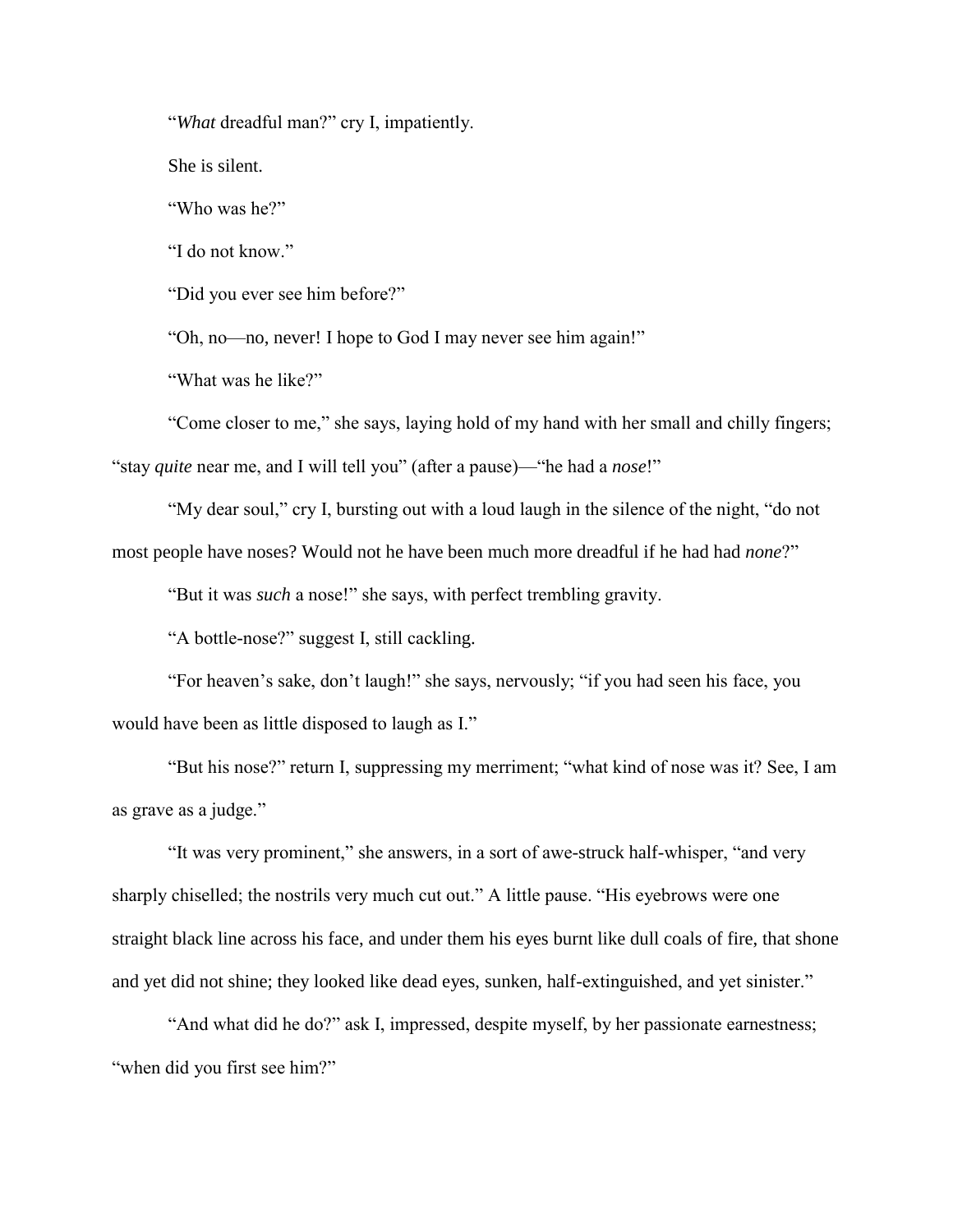"I was asleep," she said—"at least I thought so—and suddenly I opened my eyes, and he was *there—there*"—pointing again with trembling finger—"between the window and the bed."

"What was he doing? Was he walking about?"

"He was standing as still as stone—I never saw any live thing so still—*looking* at me; he never called or beckoned, or moved a finger, but his eyes *commanded* me to come to him, as the eyes of the mesmeriser at Penrith did." She stops, breathing heavily. I can hear her heart's loud and rapid beats.

"And you?" I say, pressing her more closely to my side, and smoothing her troubled hair.

"I *hated* it," she cries, excitedly; "I loathed it—abhorred it. I was ice-cold with fear and horror, but—I *felt* myself going to him."

"Yes?"

"And then I shrieked out to you, and you came running, and caught fast hold of me, and held me tight at first—quite tight—but presently I felt your hold slacken—slacken—and, though I *longed* to stay with you, though I was *mad* with fright, yet I felt myself pulling strongly away from you—going to him; and he—he stood there always looking—looking—and then I gave one last loud shriek, and I suppose I woke—and it was a dream!"

"I never heard of a clearer case of nightmare," say I, stoutly; "that vile Wiertz! I should like to see his whole *Musée* burnt by the hands of the hangman to-morrow."

She shakes her head. "It had nothing to do with Wiertz; what it meant I do not know,  $but$ —"

"It meant nothing," I answer, reassuringly, "except that for the future we will go and see none but good and pleasant sights, and steer clear of charnel-house fancies."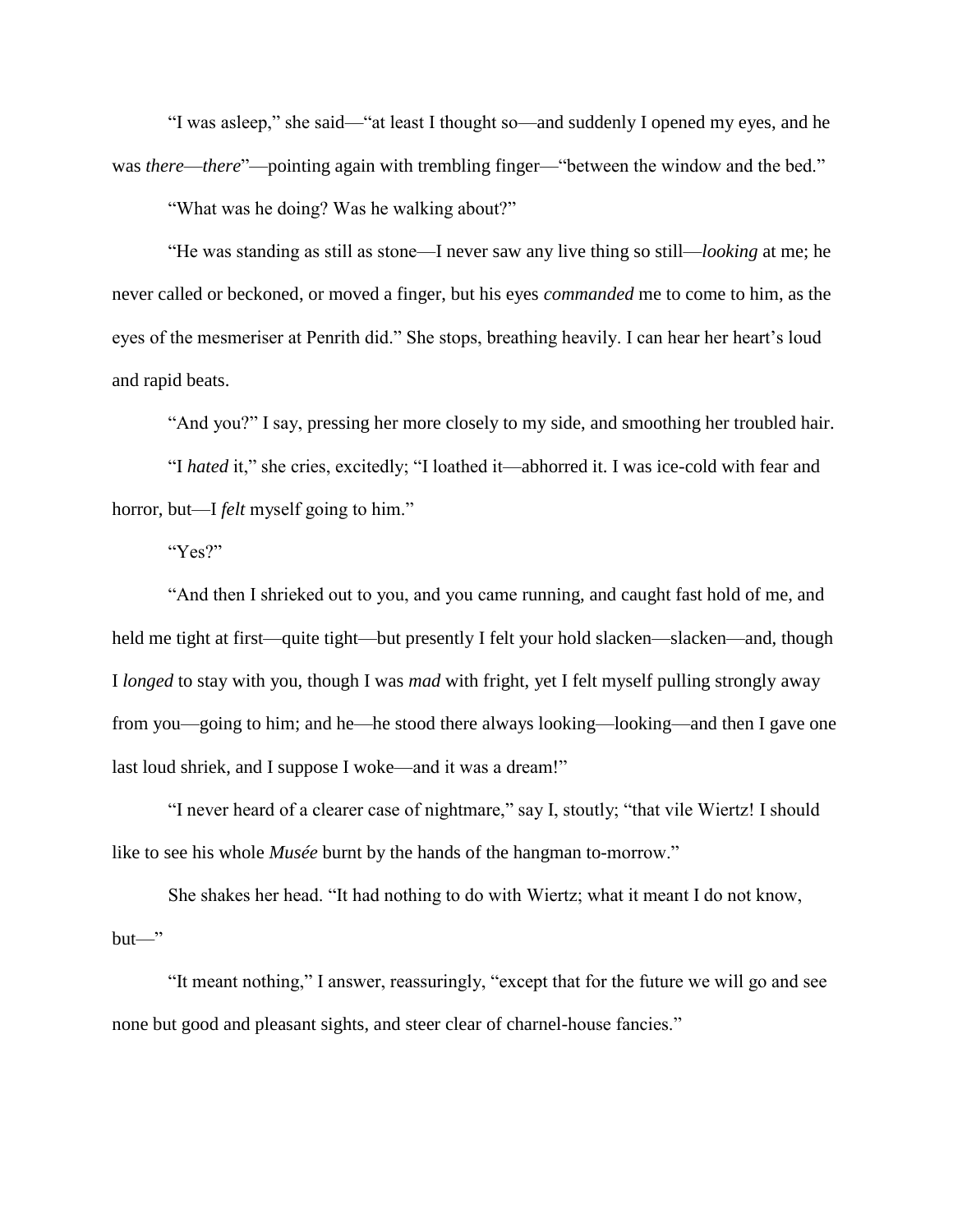## **Chapter Three**

Elizabeth is now in a position to decide whether the Rhine is a cocktail river or no, for she is on it, and so am I. We are sitting, with an awning over our heads, and little wooden stools under our feet. Elizabeth has a small sailor's hat and blue ribbon on her head. The river breeze has blown it rather away; has tangled her plenteous hair; has made a faint pink stain on her pale cheeks. It is some fete-day, and the boat is crowded. Tables, countless camp-stools, volumes of black smoke pouring from the funnel, as we steam along. "Nothing to the Caledonian Canal!" cries a burly Scotchman in leggings, speaking with loud authority, and surveying, with an air of contempt, the eternal vine-clad slopes, that sound so well, and look so *sticky* in reality. "Cannot hold a candle to it!" A rival bride and bridegroom opposite, sitting together like love-birds under an umbrella, looking into each other's eyes instead of at the Rhine scenery.

"They might as well have stayed at home, might not they?" says my wife, with a little air of superiority. "Come, we are not so bad as that, are we?"

A storm comes on: hailstones beat slantwise and reach us—stone and sting us right under our awning. Everybody rushes down below, and takes the opportunity to feed ravenously. There are few actions more disgusting than eating *can* be made. A handsome girl close to us—her immaturity evidenced by the two long tails of black hair down her back—is thrusting her knife halfway down her throat.

"Come on deck again," says Elizabeth, disgusted and frightened at this last sight. "The hail was much better than this!"

So we return to our camp-stools, and sit alone under one mackintosh in the lashing storm, with happy hearts and empty stomachs.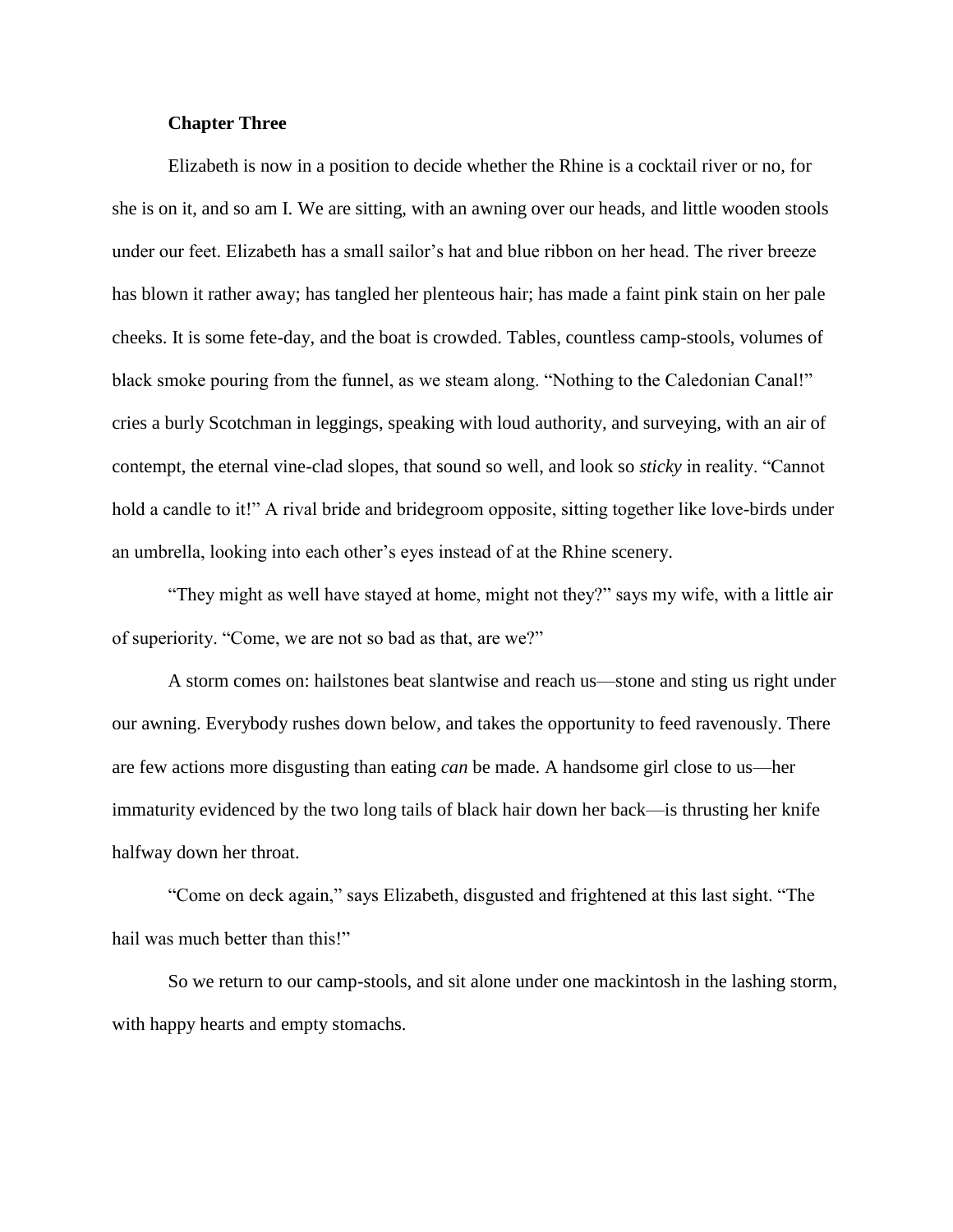"Is not this better than any luncheon?" asks Elizabeth, triumphantly, while the raindrops hang on her long and curled lashes.

"Infinitely better," reply I, madly struggling with the umbrella to prevent its being blown inside out, and gallantly ignoring a species of gnawing sensation at my entrails.

The squall clears off by and by, and we go steaming, steaming on past the unnumbered little villages by the water's edge with church-spires and pointed roofs; past the countless rocks, with their little pert castles perched on the top of them; past the tall, stiff poplar rows. The church-bells are ringing gayly as we go by. A nightingale is singing from a wood. The black eagle of Prussia droops on the stream behind us, swish-swish through the dull-green water. A fat woman, who is interested in it, leans over the back of the boat, and, by some happy effect of crinoline, displays to her fellow passengers two yards of thick, white cotton legs. She is, fortunately for herself, unconscious of her generosity.

The day steals on; at every stopping place more people come on. There is hardly elbowroom; and, what is worse, almost every lady is drunk. Rocks, castles, villages, poplars, slide by, while the paddles churn always the water, and the evening draws greyly on. At Bingen, a party of big blue Prussian soldiers, very drunk, "glorious" as Tam o' Shanter, come and establish themselves close to us. They call for Lager Beer; talk at the tip-top of their strong voices; two of them begin to spar; all seem inclined to sing. Elizabeth is frightened. We are two hours late in arriving at Biebrich. It is half an hour more before we can get ourselves and our luggage into a carriage and set off along the winding road to Wiesbaden. The night is chilly, but not dark. There is only a little shabby bit of a moon, but it shines as hard as it can. Elizabeth is quite worn out, her tired head droops in uneasy sleep on my shoulder. Once she wakes up with a start.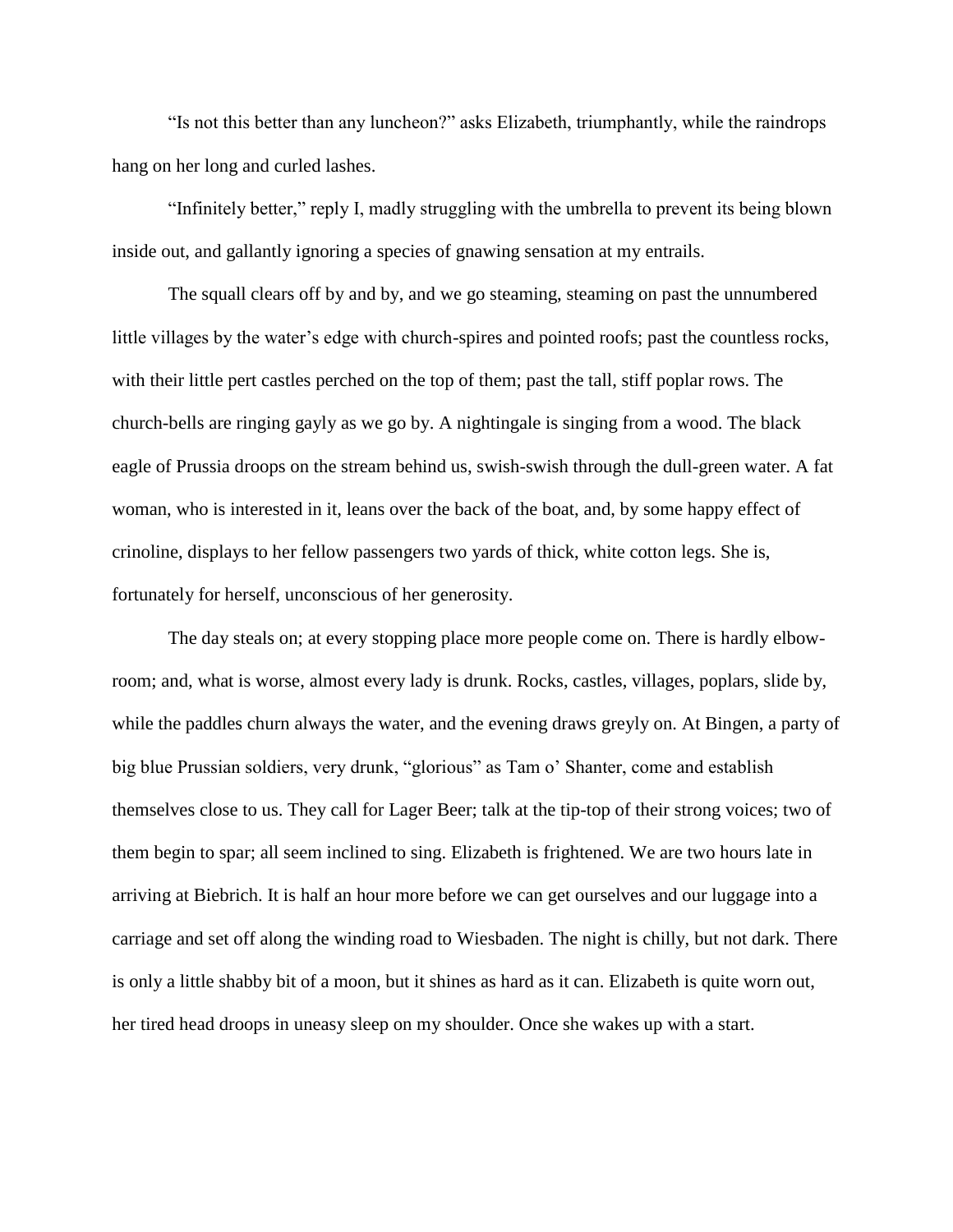"Are you sure that it meant nothing?" she asks, looking me eagerly in my face; "do people often have such dreams?"

"Often, often," I answer, reassuringly.

"I am always afraid of falling asleep now," she says, trying to sit upright and keep her heavy eyes open, "for fear of seeing him standing there again. Tell me, do you think I shall? Is there any chance, any probability of it?"

"None, none!"

We reach Wiesbaden at last, and drive up to the Hôtel des Quatre Saisons. By this time it is full midnight. Two or three men are standing about the door. Morris, the maid, has got out—so have I, and I am holding out my hand to Elizabeth, when I hear her give one piercing scream, and see her with ash-white face and starting eyes point with her forefinger—

"There he is!—there—there!"

I look in the direction indicated, and just catch a glimpse of a tall figure, standing half in the shadow of the night, half in the gaslight from the hotel. I have not time for more than one cursory glance, as I am interrupted by a cry from the bystanders, and, turning quickly round, am just in time to catch my wife, who falls in utter insensibility into my arms. We carry her into a room on the ground floor; it is small, noisy, and hot, but it is the nearest at hand. In about an hour she reopens her eyes. A strong shudder makes her quiver from head to foot.

"Where is he?" she says, in a terrified whisper, as her senses come slowly back. "He is somewhere about—somewhere near. I feel that he is!"

"My dearest child, there is no one here but Morris and me," I answer, soothingly.

"Look you yourself. See."

I take one of the candles and light up each corner of the room in succession.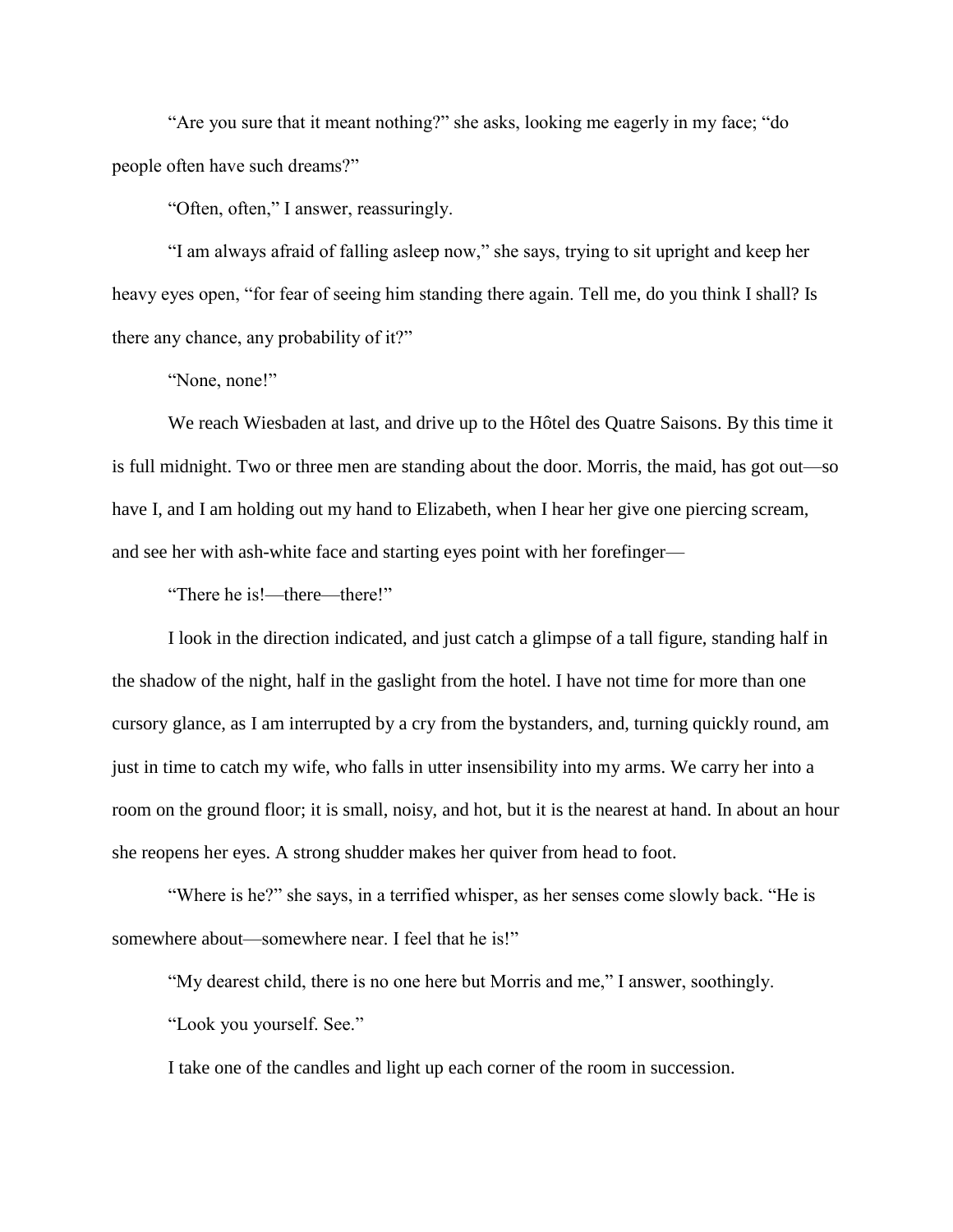"You saw him!" she says, in trembling hurry, sitting up and clinching her hands together. "I know you did—I pointed him out to you—you *cannot* say that it was a dream *this* time."

"I saw two or three ordinary-looking men as we drove up," I answer, in a commonplace, matter-of-fact tone. "I did not notice any thing remarkable about any of them; you know the fact is, darling, that you have had nothing to eat all day, nothing but a biscuit, and you are overwrought, and fancy things."

"Fancy!" echoes she, with strong irritation. "How you talk! Was I ever one to fancy things? I tell you that as sure as I sit here—as sure as you stand there—I saw him—*him*—the man I saw in my dream, if it was a dream. There was not a hair's-breadth of difference between them—and he was looking at me—looking—"

She breaks off into hysterical sobbing.

"My dear child!" say I, thoroughly alarmed, and yet half angry, "for God's sake do not work yourself up into a fever; wait till to-morrow, and we will find out who he is, and all about him; you yourself will laugh when we discover that he is some harmless bagman."

"Why not *now*?" she says, nervously; "why cannot you find out *now*—*this minute*?"

"Impossible! Everybody is in bed! Wait till to-morrow, and all will be cleared up."

The morrow comes, and I go about the hotel, inquiring. The house is so full, and the data I have to go upon are so small, that for some time I have great difficulty in making it understood to whom I am alluding. At length one waiter seems to comprehend.

"A tall and dark gentleman, with a pronounced and very pecu-liar nose? Yes; there has been such a one, certainly, in the hotel, but he left at 'grand matin' this morning; he remained only one night."

"And his name?"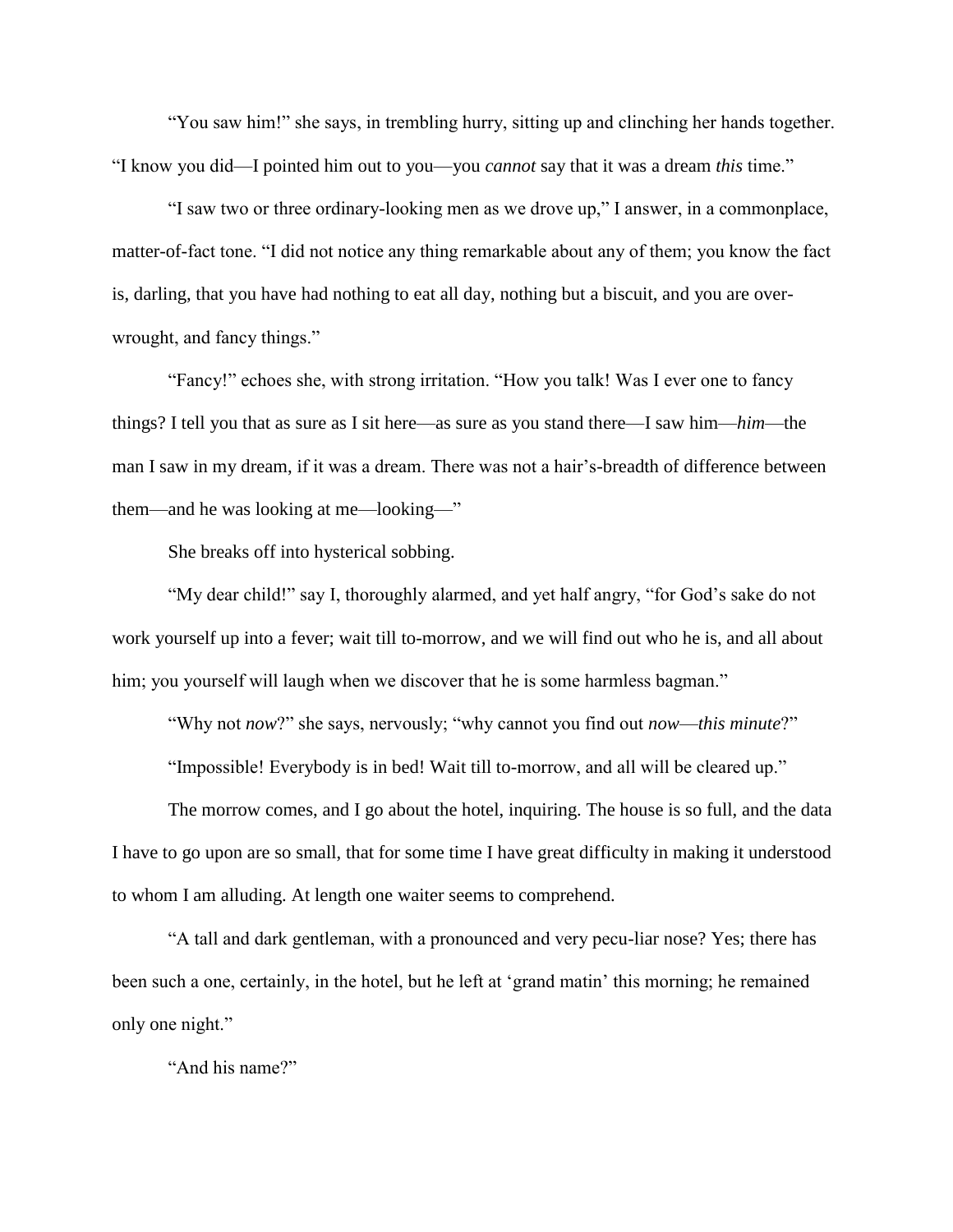The garçon shakes his head. "That is unknown, monsieur; he did not inscribe it in the visitor's book."

"What countryman was he?"

Another shake of the head. "He spoke German, but it was with a foreign accent."

"Whither did he go?"

"That also is unknown. Nor can I arrive at any more facts about him."

## **Chapter Four**

A fortnight has passed; we have been hither and thither; now we are at Lucerne. Peopled with better inhabitants, Lucerne might well do for Heaven. It is drawing toward eventide, and Elizabeth and I are sitting, hand in hand, on a quiet bench, under the shady linden trees, on a high hill up above the lake. There is nobody to see us, so we sit peaceably hand in hand. Up by the still and solemn monastery we came, with its small and narrow windows, calculated to hinder the holy fathers from promenading curious eyes on the world, the flesh, and the devil, tripping past them in blue gauze veils: below us grass and green trees, houses with high-pitched roofs, little dormer-windows, and shutters yet greener than the grass; below us the lake in its rippleless peace, calm, quiet, motionless as Bethesda's pool before the corning of the troubling angel.

"I said it was too good to last," say I, doggedly, "did not I, only yesterday? Perfect peace, perfect sympathy, perfect freedom from nagging worries—when did such a state of things last more than two days?"

Elizabeth's eyes are idly fixed on a little steamer, with a stripe, of red along its side and a tiny puff of smoke from its funnel, gliding along and cutting a narrow, white track on Lucerne's sleepy surface.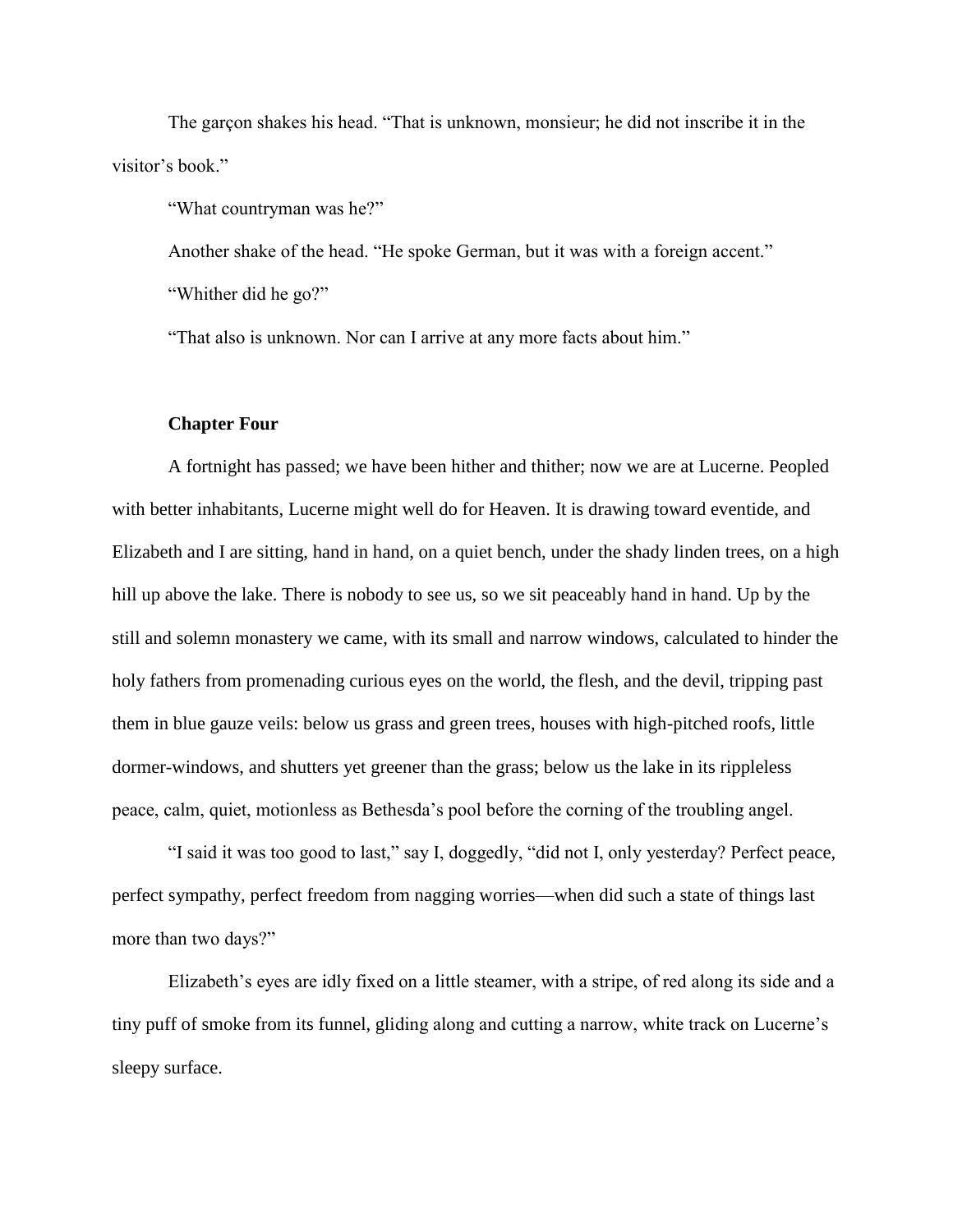"This is the fifth false alarm of the gout having gone to his stomach within the last two years," continue I, resentfully. "I declare to Heaven that, if it has not really gone there this time, I'll cut the whole concern."

Let no one cast up his eyes in horror, imagining that it is my father to whom I am thus alluding; it is only a great-uncle by marriage, in consideration of whose wealth and vague promises I have dawdled professionless through twenty-eight years of my life.

"You *must* not go," says Elizabeth, giving my hand an imploring squeeze. "The man in the Bible said, 'I have married a wife, and therefore I cannot come;' why should it be a less valid excuse nowadays?"

"If I recollect rightly, it was considered rather a poor one even then," reply I, dryly.

Elizabeth is unable to contradict this, she therefore only lifts two pouted lips (Monsieur Taine objects to the redness of English-women's mouths, but I do not) to be kissed, and says, "Stay." I am good enough to comply with her unspoken request, though I remain firm with regard to her spoken one.

"My dearest child," I say, with an air of worldly experience and superior wisdom, "kisses are very good things—in fact, there are few better—but one cannot live upon them."

"Let us try," she says, coaxingly.

"I wonder which would get tired first?" I say, laughing. But she only goes on pleading, "Stay, stay."

"How *can* I stay?" I cry impatiently "you talk as if I *wanted* to go! Do you think it is any pleasanter to me to leave you than to you to be left? But you know his disposition, his rancorous resentment of fancied neglects. For the sake of two days' indulgence, must I throw away what will keep us in ease and plenty to the end of our days?"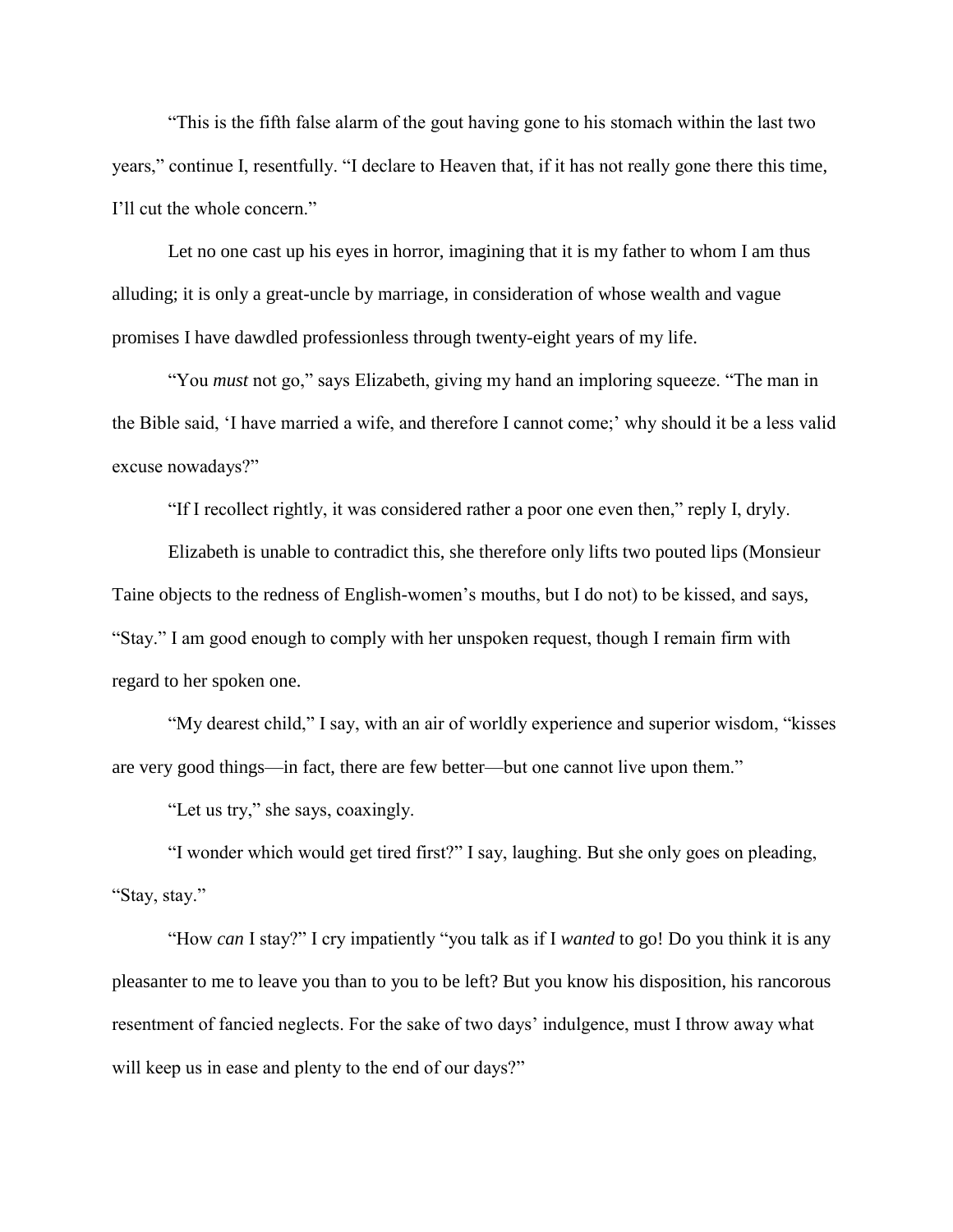"I do not care for plenty," she says, with a little petulant gesture. "I do not see that rich people are any happier than poor ones. Look at the St. Clairs; they have £40,000 a-year, and she is a miserable woman, perfectly miserable, because her face gets red after dinner."

"There will be no fear of *our* faces getting red after dinner," say I, grimly; "for we shall have no dinner for them to get red after."

A pause. My eyes stray away to the mountains. Pilatus on the right, with his jagged peak and slender snow-chains about his harsh neck; hill after hill rising silent, eternal, like guardian spirits standing hand-in-hand around their child, the lake. As I look, suddenly they have all flushed, as at some noblest thought, and over all their sullen faces streams an ineffable, rosy joy—a solemn and wonderful effulgence, such as Israel saw reflected from the features of the Eternal in their prophet's transfigured eyes. The unutterable peace and stainless beauty of earth and sky seem to lie softly on my soul. "Would God I could stay! Would God all life could be like this!" I say devoutly, and the aspiration has the reverent earnestness of a prayer.

"Why do you say, '*Would God*?'" she cries, passionately, "when it lies with yourself. Oh, my dear love" (gently sliding her hand through my arm, and lifting wetly-beseeching eyes to my face), "I do not know why I insist upon it so much—I cannot tell you myself—I dare say I seem selfish and unreasonable—but I feel as if your going now would be the end of all things—as if —" She breaks off suddenly.

"My child," say I, thoroughly distressed, but still determined to have my own way, "you talk as if I were going forever and a day; in a week, at the outside, I shall be back, and then you will thank me for the very thing for which you now think me so hard and disobliging."

"Shall I?" she answers, mournfully. Well, I hope so."

"You will not be alone, either; you will have Morris."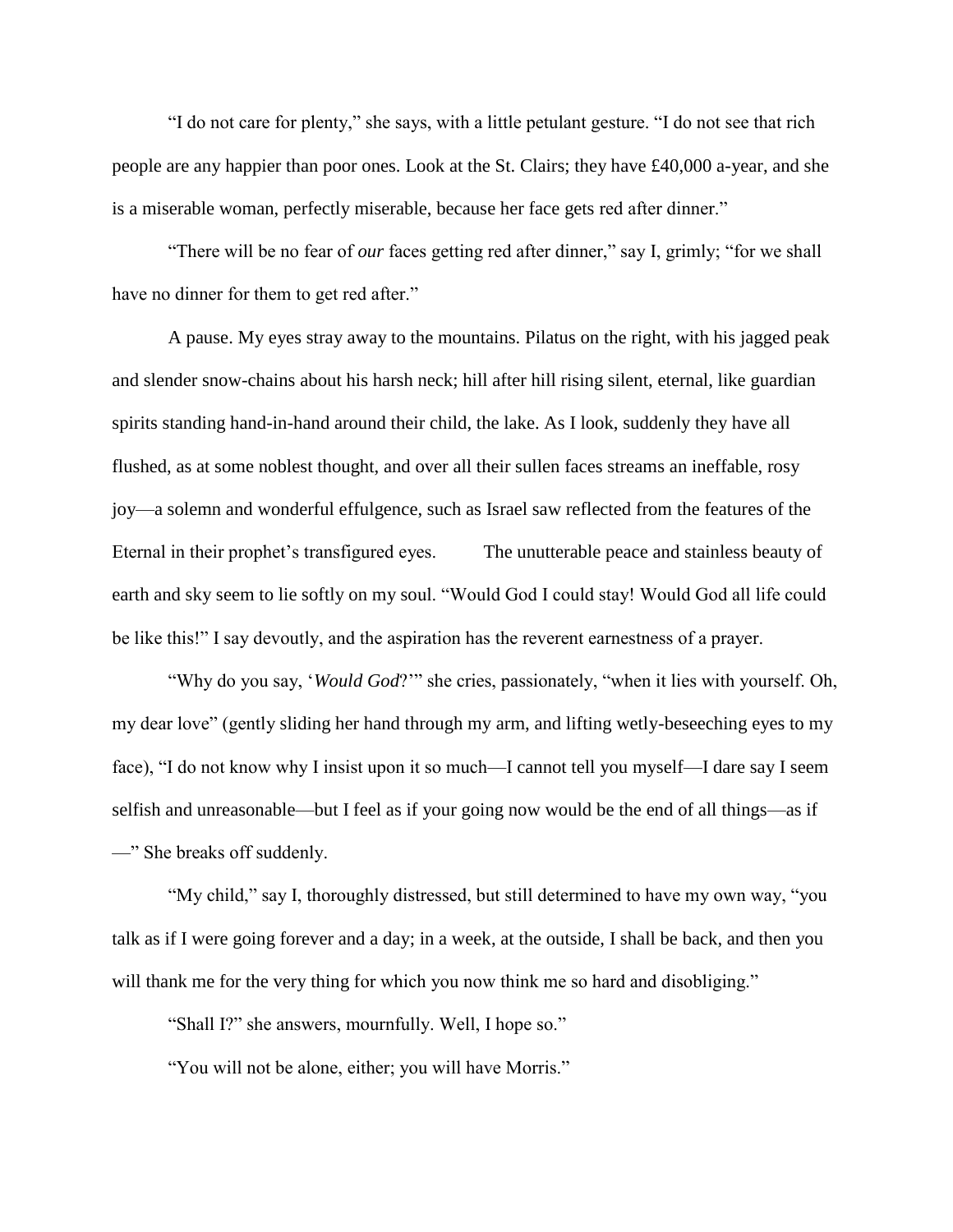"Yes."

"And every day you will write me a long letter, telling me every single thing that you do, say, and think?"

"Yes."

She answers me gently and obediently; but I can see that she is still utterly unreconciled to the idea of my absence.

"What is it that you are afraid of?" I ask, becoming rather irritated. "What do you suppose will happen to you?"

She does not answer; only a large tear falls on my hand, which she hastily wipes away with her pocket-handkerchief, as if afraid of exciting my wrath.

"Can you give me any good reason why I *should* stay?" I ask, dictatorially.

"None—none—only—stay—stay!"

But I am resolved *not* to stay. Early the next morning I set off.

# **Chapter Five**

This time it is not a false alarm; this time it really has gone to his stomach, and, declining to be dislodged thence, kills him. My return is therefore retarded until after the funeral and the reading of the will. The latter is so satisfactory, and my time is so fully occupied with a multiplicity of attendant business, that I have no leisure to regret the delay. I write to Elizabeth, but receive no letters from her. This surprises and makes me rather angry, but does not alarm me. If she had been ill, if any thing had happened, Morris would have written. She never was great at writing, poor little soul. What dear little babyish notes she used to send me during our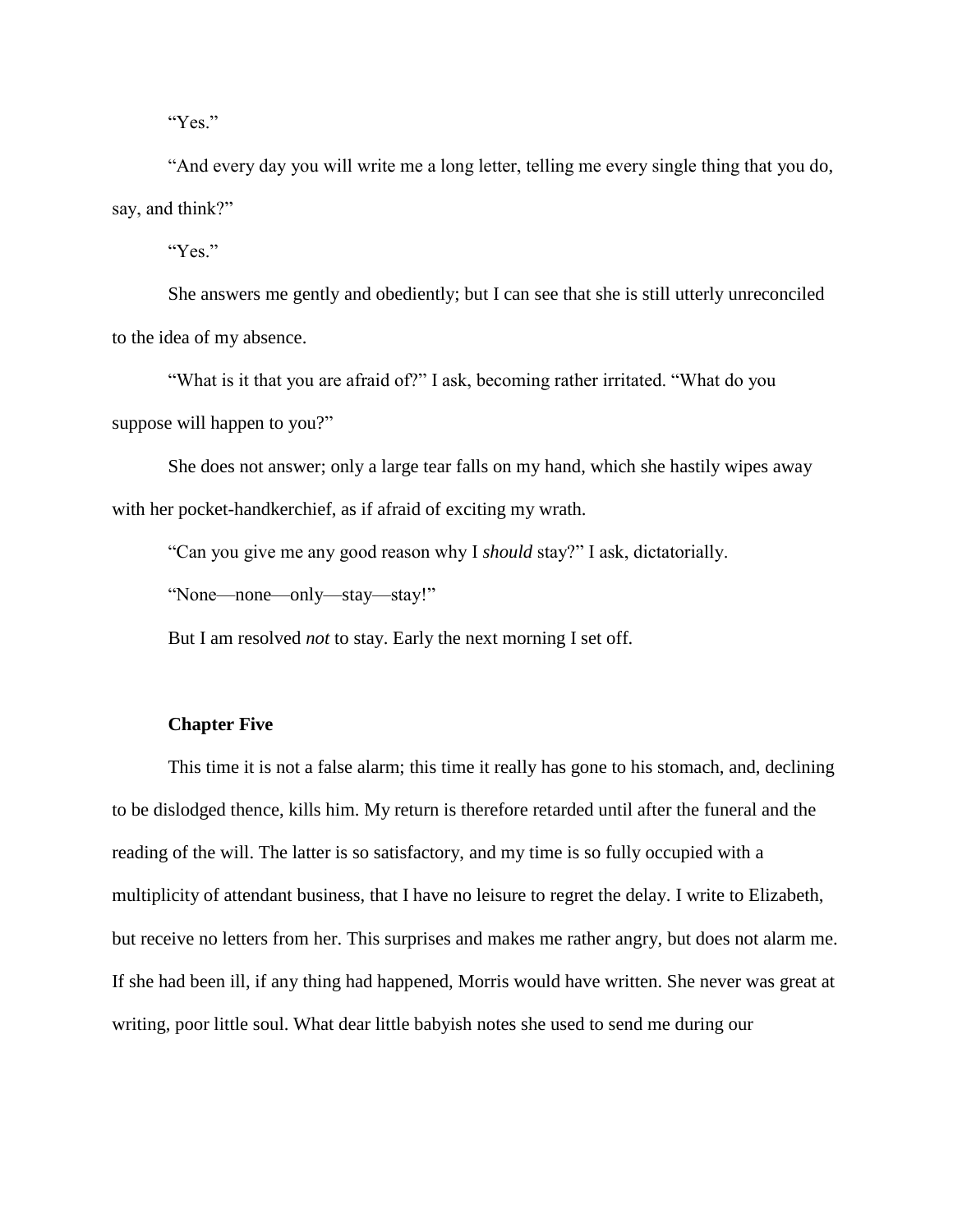engagement! Perhaps she wishes to punish me for my disobedience to her wishes. Well, *now* she will see who was right.

I am drawing near her now; I am walking up from the railway-station at Lucerne. I am very joyful as I march along under an umbrella, in the grand, broad shining of the summer afternoon. I think with pensive passion of the last glimpse I had of my beloved—her small and wistful face looking out from among the thick, fair fleece of her long hair-winking away her tears and blowing kisses to me. It is a new sensation to me to have any one looking tearfully wistful over my departure. I draw near the great, glaring Schweizerhof, with its colonnaded, tourist-crowded porch; here are all the pomegranates as I left them, in their green tubs, with their scarlet blossoms, and the dusty oleanders in a row. I look up at our windows; nobody is looking out from them: they are open, and the curtains are alternately swelled out and drawn in by the softly-playful wind. I run quickly upstairs and burst noisily into the sitting-room. Empty, perfectly empty! I open the adjoining door into the bedroom, crying, "Elizabeth! Elizabeth!" but I receive no answer. Empty too. A feeling of indignation creeps over me as I think, "Knowing the time of my return, she might have managed to be in-doors." I have returned to the silent sitting-room, where the only noise is the wind still playing hide-and-seek with the curtains. As I look vacantly round, my eye catches sight of a letter lying on the table. I pick it up mechanically and look at the address. Good Heavens! what can this mean? It is my own, that I sent her two days ago, unopened, with the seal unbroken. Does she carry her resentment so far as not even to open my letters? I spring at the bell and violently ring it. It is answered by the waiter who has always especially attended us.

"Is madame gone out?"

The man opens his mouth and stares at me.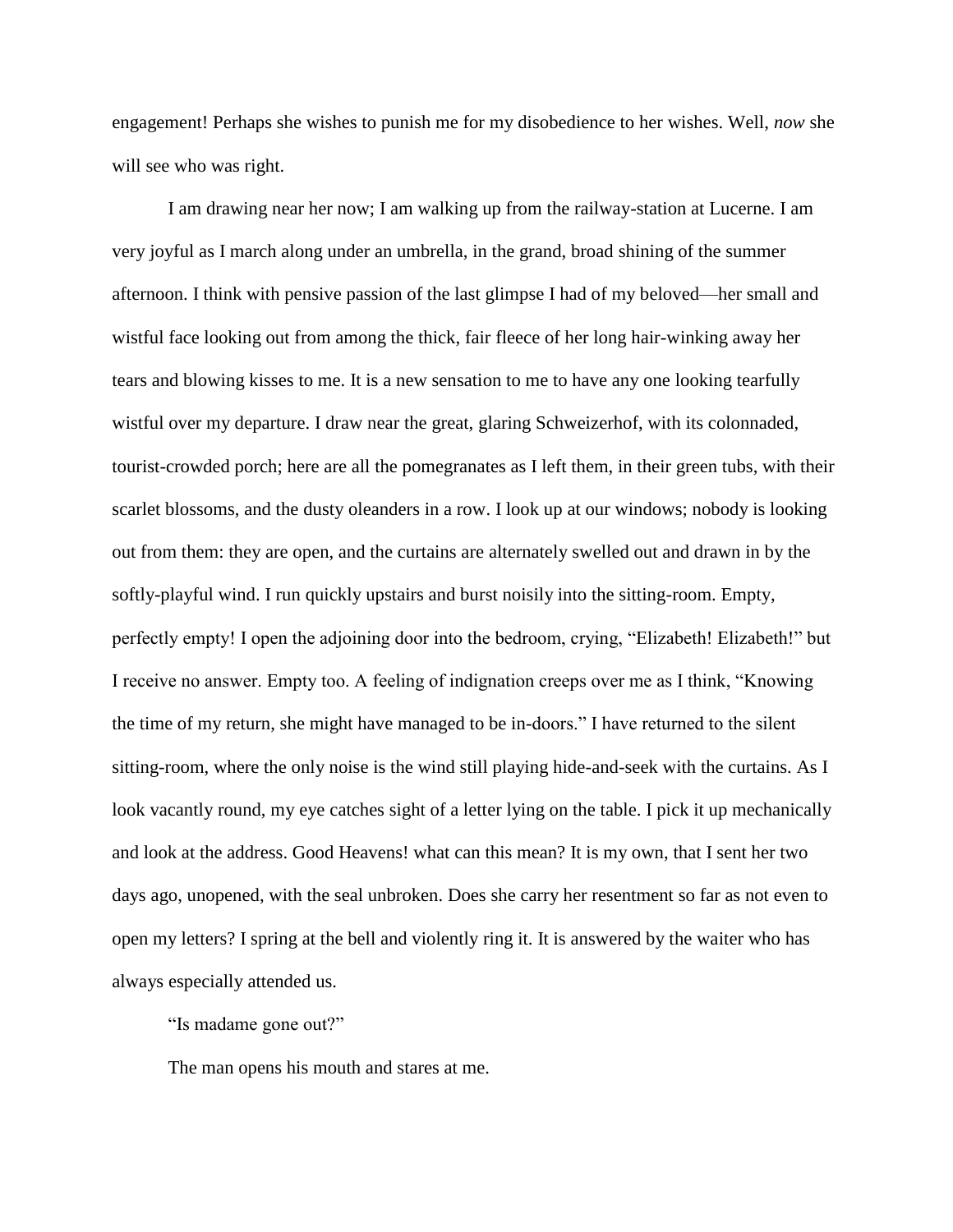"Madame! Is monsieur then not aware that madame is no longer at the hotel?"

"*What*?"

On the same day as monsieur, madame departed."

"*Departed!* Good God! what are you talking about?"

A few hours after monsieur's departure—I will not be positive as to the exact time, but it must have been between one and two o'clock, as the midday *table d'hôte* was in progress—a gentleman came and asked for madame—"

"Yes—be quick."

"I demanded whether I should take up his card, but he said 'No,' that was unnecessary, as he was perfectly well known to madame; and, in fact, a short time afterward, without saying any thing to any one, she departed with him."

"And did not return in the evening?"

"No, monsieur; madame has not returned since that day."

I clinch my hands in an agony of rage and grief. "So this is it! With that pure child-face, with that divine ignorance—only three weeks married—this is the trick she has played me!" I am recalled to myself by a compassionate suggestion from the garçon.

"Perhaps it was the brother of madame."

Elizabeth has no brother, but the remark brings back to me the necessity of self-

command. "Very probably," I answer, speaking with infinite difficulty. "What sort of looking gentleman was he?"

"He was a very tall and dark gentleman, with a most peculiar nose—not quite like any nose that I ever saw before—and most singular eyes. Never have I seen a gentleman who at all resembled him."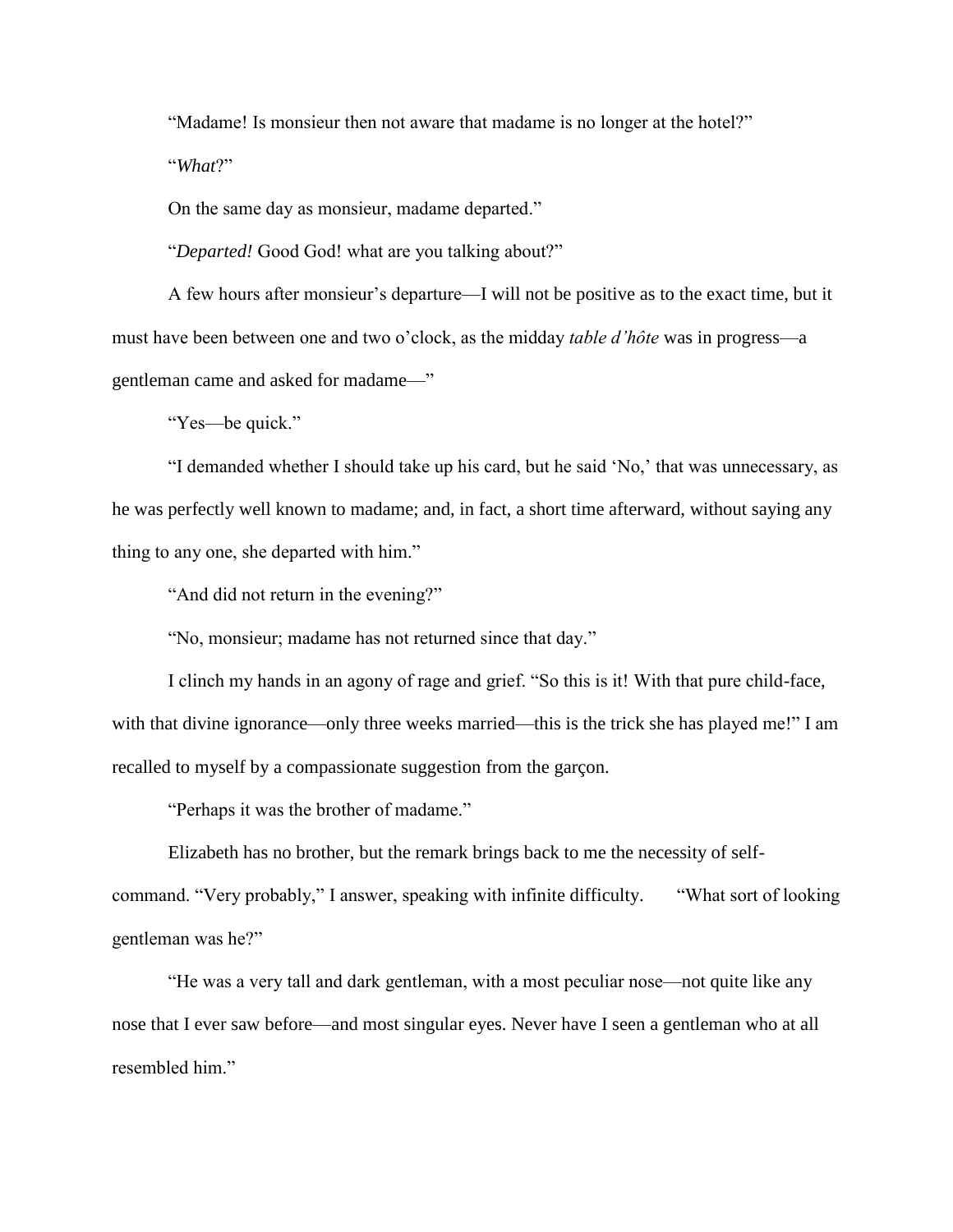I sink into a chair, while a cold shudder creeps over me as I think of my poor child's dream—of her fainting fit at Wiesbaden—of her unconquerable dread of and aversion from my departure. And this happened twelve days ago! I catch up my hat, and prepare to rush like a madman in pursuit.

"How did they go?" I ask, incoherently; "by train?—driving?—walking?"

"They went in a carriage."

"What direction did they take? Whither did they go?"

He shakes his head. "It is not known."

"It *must* be known!" I cry, driven to frenzy by every second's delay. "Of course, the driver could tell. Where is he? where can I find him?"

"He did not belong to Lucerne, neither did the carriage; the gentleman brought them with him."

"But madame's maid," say I, a gleam of hope flashing across my mind— "did she go with her?"

"No, monsieur; she is still here. She was as much surprised as monsieur at madame's departure."

"Send her at once!" I cry, eagerly; but, when she comes, I find that she can throw no light on the matter. She weeps noisily, and says many irrelevant things; but I can obtain no information from her beyond the fact that she was unaware of her mistress's departure until long after it had taken place, when, surprised at not being rung for at the usual time, she had gone to her room and found it empty, and, on inquiring in the hotel, had heard of her sudden departure; that, expecting her to return at night, she had sat up waiting for her till two o'clock in the morning, but that, as I knew, she had not returned, neither had any thing since been heard of her.